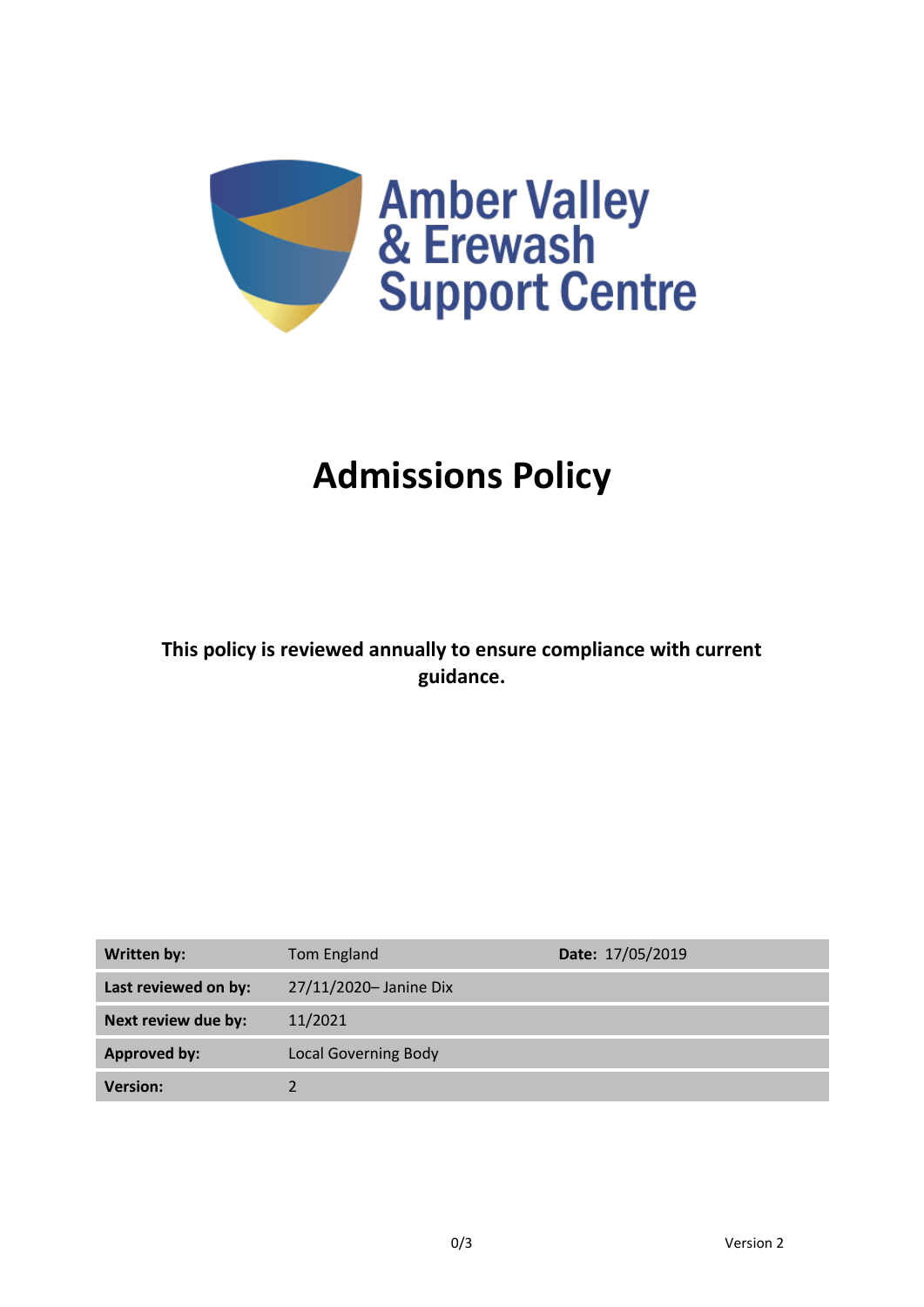## **Admissions Policy**

## **Admission Criteria**

Pupils are admitted to the roll of the Amber Valley and Erewash Support Centre if they meet the following criteria:

- They are in Year 3 to Year 11
- They have been permanently excluded from a Derbyshire mainstream school / or are at risk of permanent exclusion
- They have transferred from Holly House SEBD Special School at the end of year 9 (Year 10 and Year 11 pupils)
- They have taken up residence in Derbyshire and have been previously permanently excluded from a mainstream school in another county
- They have taken up residence in Derbyshire and have been previously attending a Support Centre for permanently excluded pupils, in a county where the Local Authority operate a policy of preventing permanent exclusions by placing pupils in a Support Centre and who would have been permanently excluded but for this policy
- The educational needs of the pupil can best be met by this Support Centre

#### **Admissions Panel**

The admissions panel consists of:

- Head of Amber Valley and Erewash Support Centre
- Head of South Derbyshire Support Centre
- Head of North East Derbyshire Support Centre

## **Admission Process**

- 1. Information about the students academic, behavioural, social and emotional needs is collated by the Integration Pathways Team (IPT) and presented in a Pupil Information Form (PIF) with information added by the Integration Teachers to further inform the decision
- 2. In Key Stage 2 and 3 IPT will inform the parents or carers of the process and the date of the admission meeting
- 3. For Key Stage 4 pupils the Amber Valley and Erewash Support Centre liaises with parents or carers when a decision has been made regarding placement
- 4. The panel will ensure that all the necessary information has been provided before considering the referral
- 5. The panel will consider the needs of the pupil and agree an appropriate provision to meet the pupil's needs, taking into account the places available across the sites
- 6. Priority will be given to Children in Care and pupils with an Education and Health Care Plan (EHCP). Further funding maybe required to support the needs of these pupils and will need to be agreed before the pupil is placed on roll.